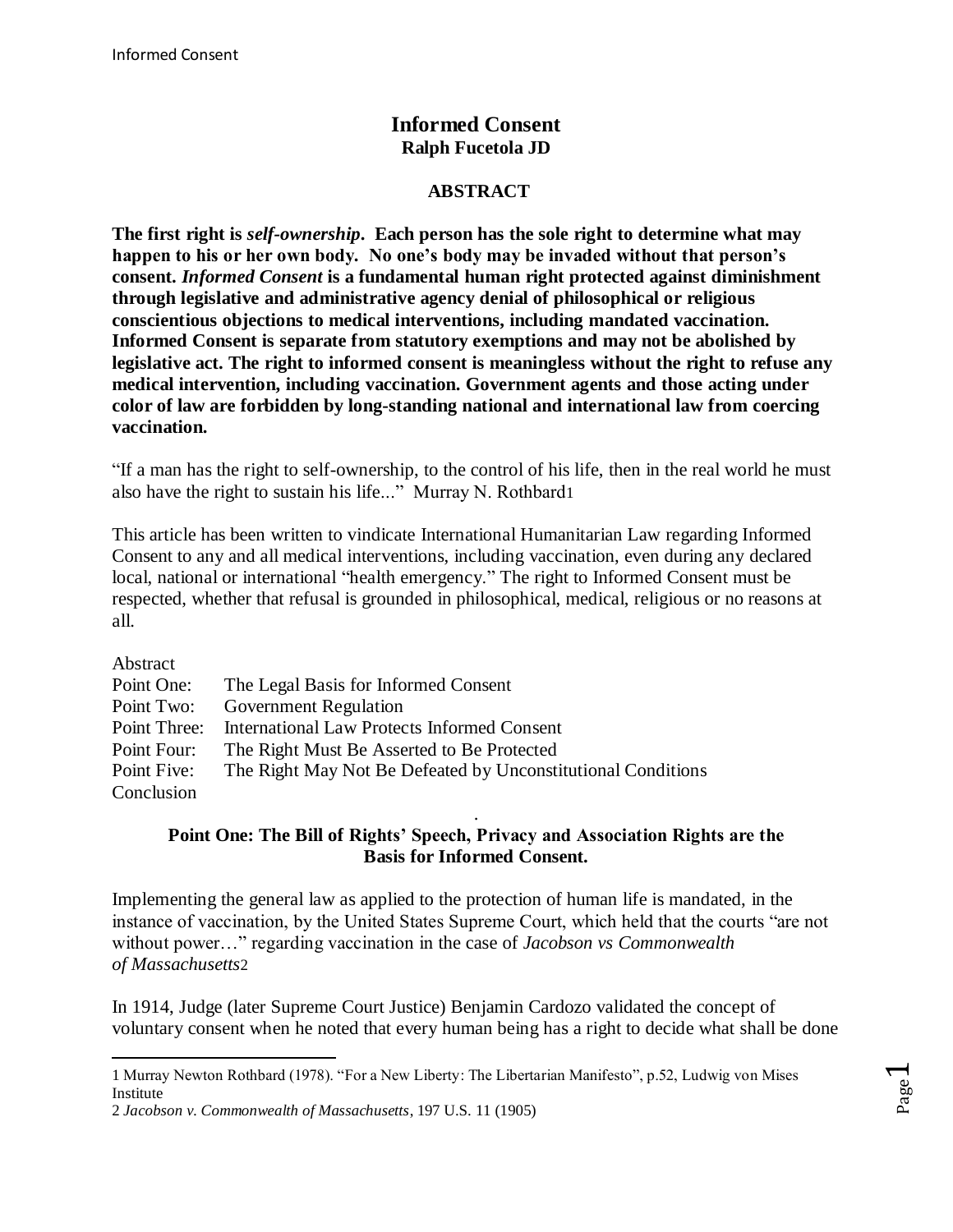with his or her body, deeming medical intervention without Informed Consent an unlawful trespass:

"Every human being of adult years and sound mind has a right to determine what shall be done with his own body; and a surgeon who performs an operation without his patient's consent commits an assault for which he is liable in damages."3

Federal Regulation acknowledges Informed Consent for formal Institutional Review Board (IRB – required for FDA approved medical experiments) overseeing experimentation.4 The recognition of the application of Informed Consent during the less formal "final stage" of experimentation on drugs (including vaccines) released to the public is not adequately implemented by law or regulation, "…Phase 4 trials are conducted after a product is already approved and on the market to find out more about the treatment's long-term risks…"[5](file:///C:/Users/Ralph/Documents/NaturalSolutions2013/InformedConsent/A%20BRIEF%20FOR%20INFORMED%20CONSENT.docx%23_ftn4)

With regard to all communications about health care decisions, the members of the public have the right to make informed consent decisions, even if a decision may be considered a "bad" decision by the Government. The Supreme Court indicated, in *Thompson v Western States*:6

"We have previously rejected the notion that the Government has an interest in preventing the dissemination of truthful commercial information in order to prevent members of the public from making bad decisions with the information."

The United States is bound to observe the Nuremberg Code by virtue of the Subsequent Nuremberg Trials7 and subsequent exacting of justice through penalties, including the death penalty. The Geneva Conventions (the international treaties that govern humanitarian requirements)8 require that the United States be bound by these international humanitarian principles. Thus the United States is treaty-bound to implement fully Informed Consent.

Even in an emergency situation the Government Agencies involved must take a pro-active role in the full implementation of Informed Consent without "the intervention of any element of force, fraud, deceit, duress, over-reaching, or other ulterior form of constraint or coercion…"9

The public has a right to know, and the governments on the federal and state levels have an obligation to provide, clear information regarding the Informed Consent, to the end that government approvals, requirements, mandates and recommendations are understood to be subject to the Right of Informed Consent. Intervention by the courts must vindicate this Right.

## **Point Two: Government Regulation**

<sup>3</sup> *Schloendorff v. Society of New York Hosp.,*105 N.E. 92, 93 (N.Y. 1914)

<sup>4</sup> http://www.fda.gov/RegulatoryInformation/Guidances/ucm126431.htm

<sup>5</sup> http://www.fda.gov/Drugs/ResourcesForYou/Consumers/ucm143531.htm

<sup>6</sup> *Thompson v. Western States Medical Center,* 535 U.S. 357 (2002)

<sup>7</sup> http://en.wikipedia.org/wiki/Subsequent\_Nuremberg\_trials

<sup>8</sup> https://en.wikipedia.org/wiki/Geneva\_Conventions

<sup>9</sup> http://www.hhs.gov/ohrp/archive/nurcode.html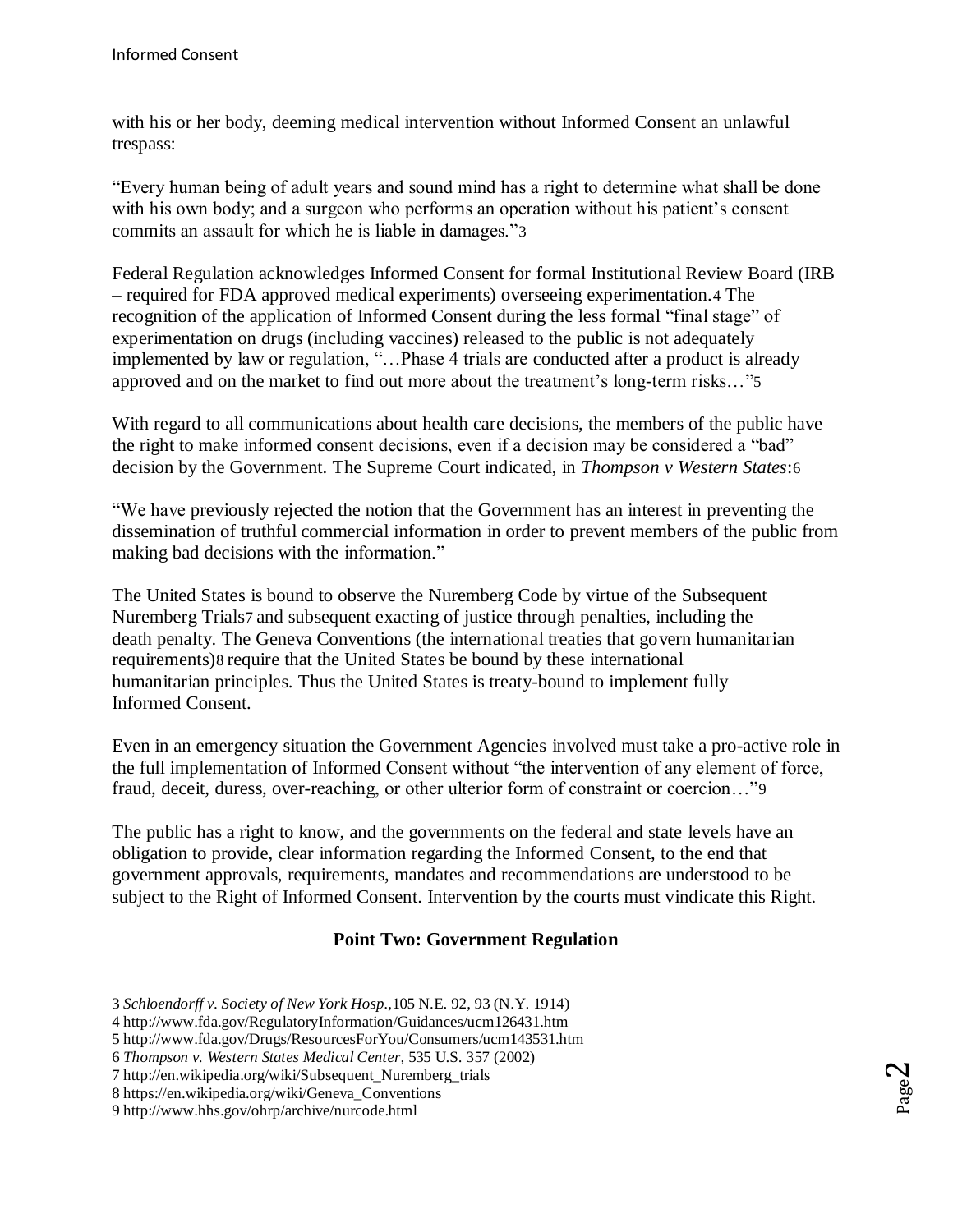## **Government Agencies have No Legitimate Interest in Promoting FDA-Approved Vaccination Mandates in Violation of Informed Consent.**

In the case of *State v Biggs*10 the North Carolina Supreme Court dealt with a person who was advising people as to diet, and administering massage, baths and physical culture. In the *Biggs*  case, the defendant "advertised himself as a 'nonmedical physician'… [and] held himself out to the public to cure disease by 'a system of drugless healing'…" p.401.

That Court held that there could be no "state system of healing" p.402 and while "Those who wish to be treated by practitioners of medicine and surgery had the guaranty that such practitioners had been duly examined… those who had faith in treatment by methods not included in the 'practice of medicine and surgery' as usually understood, had reserved to them the right to practice their faith and be treated, if they chose, by those who openly and avowedly did not use either surgery or drugs in the treatment of diseases…" p.402.

#### **There is no compelling government interest in controlling people associating together for the improvement of their well-being.**

The North Carolina Supreme Court concluded, a century ago in *State v Biggs, supra.*, at p.405:

"Medicine is an experimental, not an exact science. All the law can do is to regulate and safeguard the use of powerful and dangerous remedies, like the knife and drugs, but it cannot forbid dispensing with them. When the Master, who was himself called the Good Physician, was told that other than his followers were casting out devils and curing diseases, he said, '*Forbid them not.*<sup>"</sup> (p.405).

. FDA approved drugs, including vaccines, remain in an experimental state, which the FDA calls "Phase 4" of the clinical trials system.11

Unless affirmatively and effectively asserted an individual's Fundamental Right to Informed Consent, the legal ability to resist unwanted medical interventions, such as vaccines and other invasive techniques, may be ignored by the medical system under government directive. Based on the ancient legal principle that "silence is acquiescence"12martial law or medical emergency authorities may presume that you consent to even experimental medical interventions, as we saw imposed by WHO dictum during the 2014 Ebola Panic13. The same is true of medical practice in "ordinary times".

l

http://en.wikipedia.org/wiki/List\_of\_Latin\_phrases\_%28Q%29

<sup>10</sup> *State v Biggs* (46 SE Reporter 401, 1903)

<sup>11</sup> "Phase 4 trials are conducted after a product is already approved and on the market to find out more about the treatment's long-term risks, benefits, and optimal use, or to test the product in different populations of people, such as children." Downloaded July 8, 2015: http://www.fda.gov/Drugs/ResourcesForYou/Consumers/ucm143531.htm 12 "qui tacet consentire videtur" – "Thus, silence gives consent." Sometimes accompanied by the proviso "ubi loqui debuit ac potuit", that is, "when he ought to have spoken and was able to".

<sup>13</sup> http://www.who.int/mediacentre/news/statements/2014/ebola-ethical-review-summary/en/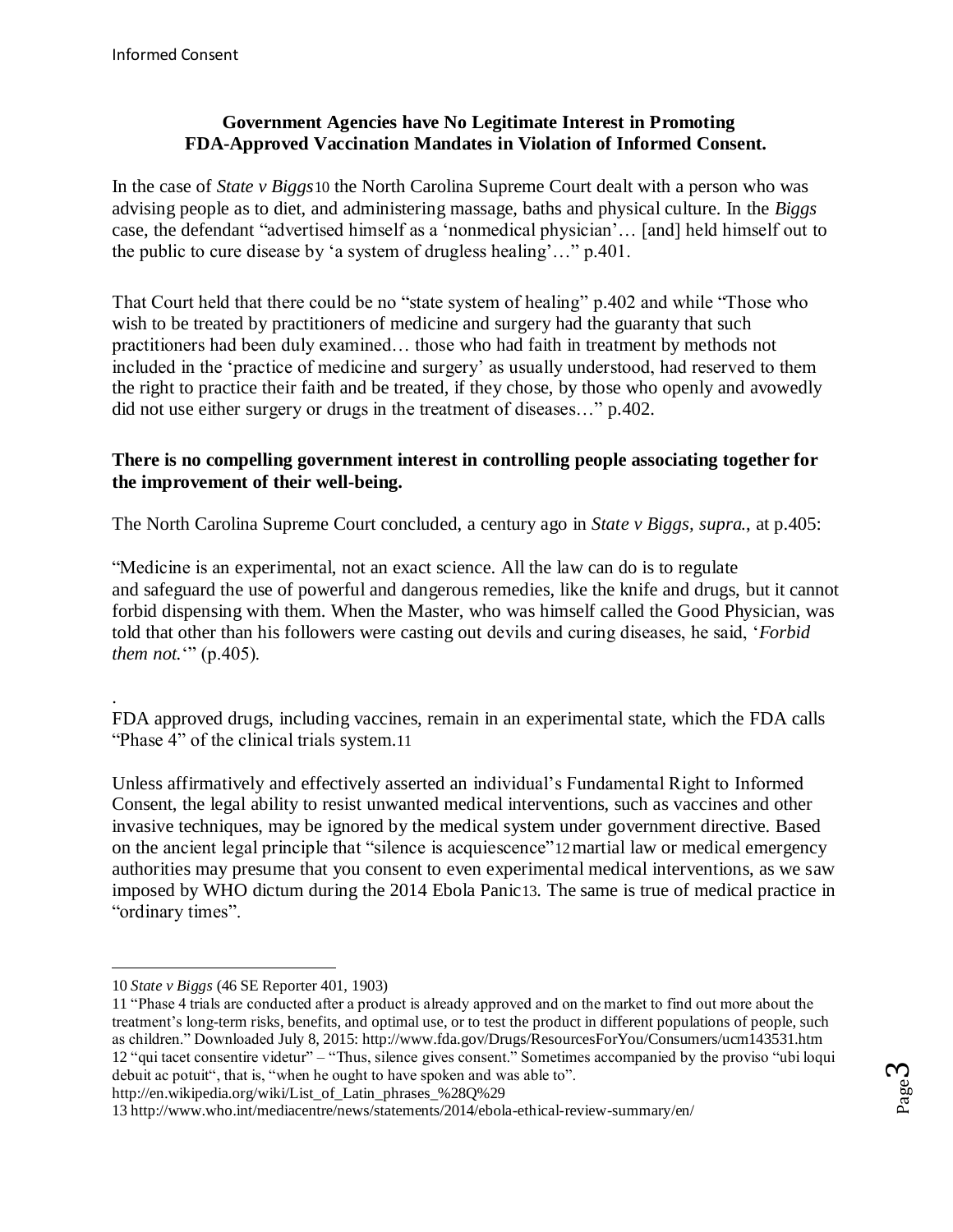After the horrors of the Second World War, including the murder and abuse of millions with the complicity of the "health care" authorities of various warring parties, the international community developed conventions and declarations to the end that "Never Again!" would – or could – the health system or health professionals be used to harm either individuals or whole populations. Those prohibitions and protections remain binding today.

A key element in the international protections secured by the Allied Victory and subsequent codification of health-related international law was recognition that no person could be forced to accept any medical intervention that was contrary to conscience and that all medical interventions were to be carried out only with fully informed [and therefore meaningfully willing] consent.

This has been international law for millennia, starting with the Hippocratic Oath in which doctors swore "*I will take care that [my patients] suffer no hurt or damage*" and "*Nor shall any man's entreaty prevail upon me to administer poison to anyone…"*[14](file:///C:/Users/Ralph/Documents/NaturalSolutions2013/InformedConsent/A%20BRIEF%20FOR%20INFORMED%20CONSENT.docx%23_ftn13)

### **Point Three: International Law Protects the Right of Informed Consent**

Among the Post World War II protective codifications were the Universal Declaration of Rights, Geneva Declaration15 and the Nuremberg Code which state, concerning the rights of all human beings and the obligation for ethical action by health personnel:

"Everyone has the right to life, liberty and security of person… No one shall be subjected to … inhuman or degrading treatment … Everyone is entitled in full equality to a fair and public hearing by an independent and impartial tribunal, in the determination of his rights... No one shall be subjected to arbitrary interference with his privacy, family, home or correspondence…"16

"I WILL NOT USE my medical knowledge to violate human rights and civil liberties, even under threat…"17

"The voluntary consent of the human subject is absolutely essential. This means that the person involved should have legal capacity to give consent; should be so situated as to be able to exercise free power of choice, without the intervention of any element of force, fraud, deceit, duress, over-reaching, or other ulterior form of constraint or coercion; and should have

<sup>14</sup> http://en.wikipedia.org/wiki/Hippocratic\_Oath

<sup>15</sup> The Geneva Conventions comprise four treaties,and three additional protocols, that establish the standards of international law for the humanitarian treatment of war. The singular term Geneva Convention usually denotes the agreements of 1949, negotiated in the aftermath of the Second World War (1939–45), which updated the terms of the first three treaties (1864, 1906, 1929), and added a fourth. http://en.wikipedia.org/wiki/Geneva\_Conventions 16 http://www.un.org/en/documents/udhr/

<sup>17</sup> http://www.wma.net/en/30publications/10policies/g1/index.html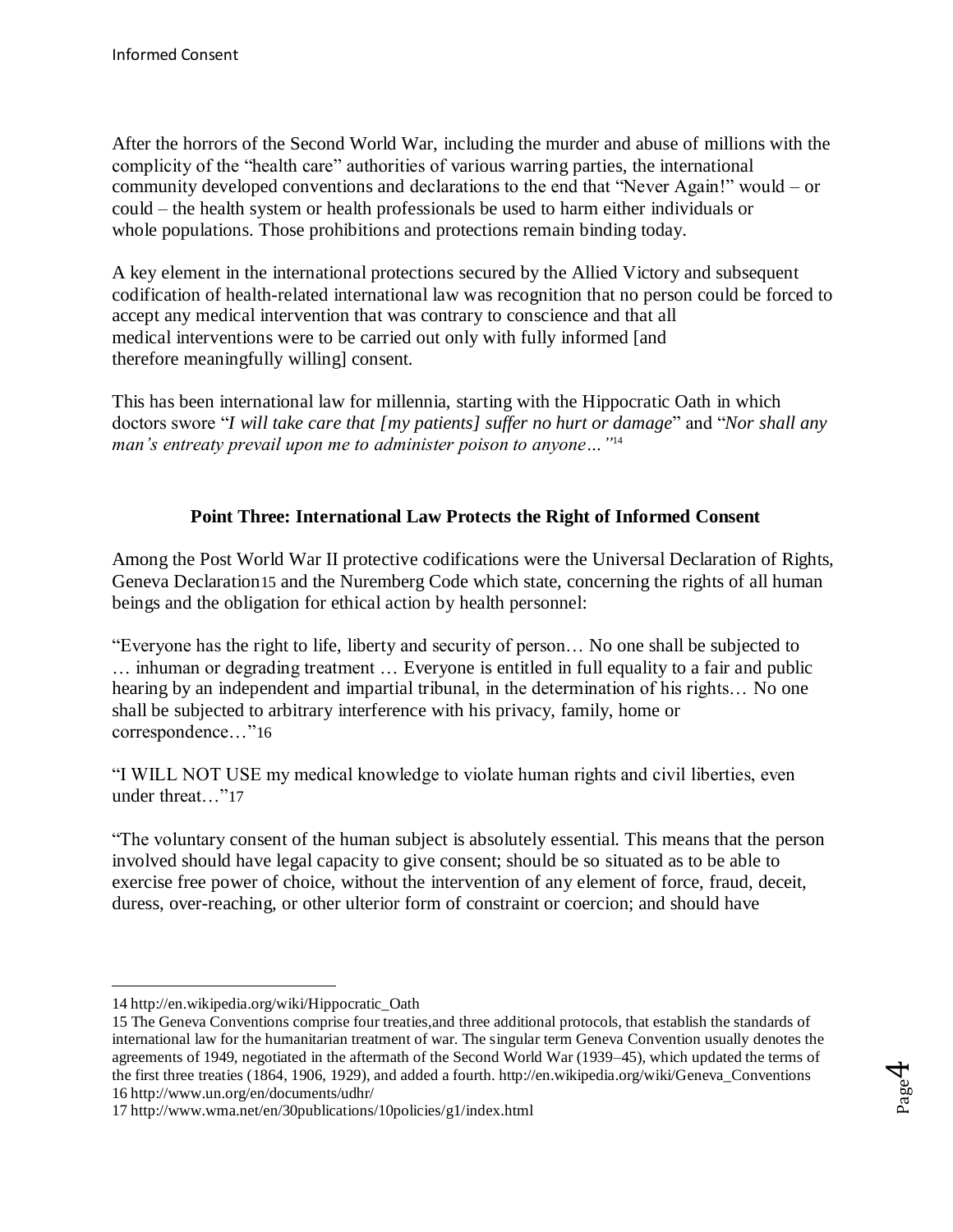sufficient knowledge and comprehension of the elements of the subject matter involved, as to enable him to make an understanding and enlightened decision."18

This salutary development of international law has continued with international standards promulgated, such as the UNESCO Universal Bioethics Declaration19 about which it has been said:

Even apart from article 7 of the ICCPR*,* ethical requirements for informed consent before medical or scientific treatment probably constitute international law as involving "general principles of law" under article 38 (1) (c) of the *Statute of the International Court of Justice*. The reference to "civilised nations" in this context could well introduce an ethical requirement to such evaluations that many contemporary developed nations may fail.[20](file:///C:/Users/Ralph/Documents/NaturalSolutions2013/InformedConsent/A%20BRIEF%20FOR%20INFORMED%20CONSENT.docx%23_ftn19)

## **Defining Informed Consent**

"Informed consent is a process for getting permission before conducting a healthcare intervention on a person… In the United Kingdom and countries such as Malaysia and Singapore, informed consent in medical procedures requires proof as to the standard of care to expect as a recognized standard of acceptable professional practice (the Bolam Test), that is, what risks would a medical professional usually disclose in the circumstances (see Loss of right in English law). Arguably, this is "sufficient consent" rather than "informed consent." … Medicine in the United States, Australia, and Canada take a more patient-centric approach to "informed consent.'" Informed consent in these jurisdictions requires doctors to disclose significant risks, as well as risks of particular importance to that patient. This approach combines an objective (the reasonable patient) and subjective (this particular patient) approach."21

#### **Point Four: The Right Must Be Asserted to Be Preserved**

Where there is no recognition of the legal duty to obtain informed consent, the individual or guardian *must* assert the Right or it may unlawfully assumed or deemed to have been waived. International Humanitarian Law is clear: without clear, affirmative, memorialized informed consent, it must be concluded that Informed Consent has been withheld.

 $\overline{a}$ 18 http://www.hhs.gov/ohrp/archive/nurcode.html

<sup>19</sup> http://portal.unesco.org/en/ev.php-URL\_ID=31058&URL\_DO=DO\_TOPIC&URL\_SECTION=201.html which provides: Article 6 – Consent – 1. Any preventive, diagnostic and therapeutic medical intervention is only to be carried out with the prior, free and informed consent of the person concerned, based on adequate information. The consent should, where appropriate, be express and may be withdrawn by the person concerned at any time and for any reason without disadvantage or prejudice. 2. Scientific research should only be carried out with the prior, free, express and informed consent of the person concerned. The information should be adequate, provided in a comprehensible form and should include modalities for withdrawal of consent. Consent may be withdrawn by the person concerned at any time and for any reason without any disadvantage or prejudice. Exceptions to this principle should be made only in accordance with ethical and legal standards adopted by States, consistent with the principles and provisions set out in this Declaration, in particular in Article 27, and international human rights law. Article 28 – Nothing in this Declaration may be interpreted as implying for any State, group or person any claim to engage in any activity or to perform any act contrary to human rights, fundamental freedoms and human dignity… 20 http://jme.bmj.com/content/31/3/173.full

<sup>21</sup> http://en.wikipedia.org/wiki/Informed\_consent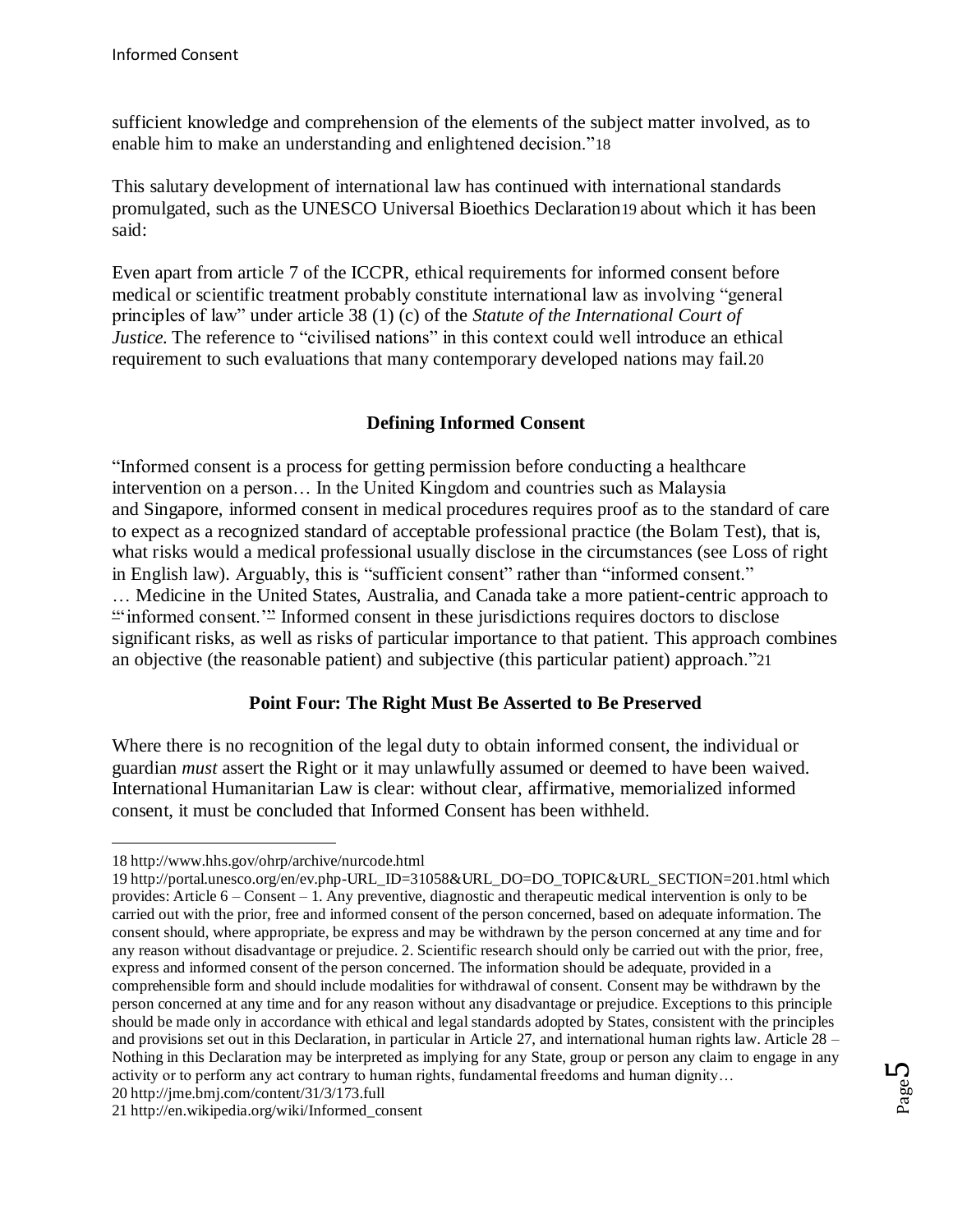The essential importance of asserting the Right to preserve it is shown by the 2013 US Supreme Court case of *Missouri vs McNeely*, where the warrantless extraction of blood was ruled illegal as the defendant "refused to consent." Had McNeely remained silent, the blood test would have been allowed.22 .

The Court opined,

l

Even a "…diminished expectation of privacy does not diminish the… **privacy interest in preventing a government agent from piercing the… skin**. And though a blood test conducted in a medical setting by trained personnel is less intrusive than other bodily invasions, **this Court has never retreated from its recognition that any compelled intrusion into the human body implicates significant, constitutionally protected privacy interests**…" (page 15; emphasis added).

If the removal of blood "implicates significant, constitutionally protected privacy interests…" it is fair to assume that other invasive medical techniques including the introduction of vaccine toxins into the body that have been held to be "unavoidably unsafe"23will also give rise to such concerns.

The Constitution of the United States recognizes certain Rights held by people and delegates certain limited Powers to the government. Without clear respect for those Rights, the judicial system and the administration of government will fail to protect the truly fundamental interests of civil society, including the Right to Informed Consent.

An earlier Supreme Court understood this, when in 1905 in *Jacobson v Massachusetts*, the Court declared the judicial power to extend to protecting people from forced vaccination.

While giving due deference to the State authorities, the Supreme Court reserved for the Federal Courts the right to intervene in matters where health and life may be at stake:

#### "*…if it be apparent or can be shown with reasonable certainty that he is not at the time a fit subject of vaccination or that vaccination, by reason of his then condition, would seriously impair his health or probably cause his death.*" [Emphasis added.]24

In a regime of verbal obfuscation of fundamental Right, only the clear assertion of the Right will prevent degradation of the Right "by a thousand (bureaucratic) cuts…" If McNeely had not engaged in protected speech stating he did not consent, the taking of his blood would probably have been allowed.

<sup>22</sup> *Missouri vs McNeely*, 569 US 141 (2013) – The recent June 27, 2019 Supreme Court case of *Mitchell vs Wisconsin* (No. 18-6210), in holding that a warrant is not needed for a blood-draw from an *unconscious arrested* person further shows the important role of *expressing* one's refusal to grant Informed Consent.

<sup>23</sup> See Justice Sotomayor's 2011 dissent in *Bruesewitz vs Wyeth*, where she discusses the history of "unavoidably unsafe." https://www.law.cornell.edu/supct/html/09-152.ZD.html

<sup>24</sup> *Jacobson v. Commonwealth of Massachusetts*, 197 U.S. 11 (1905)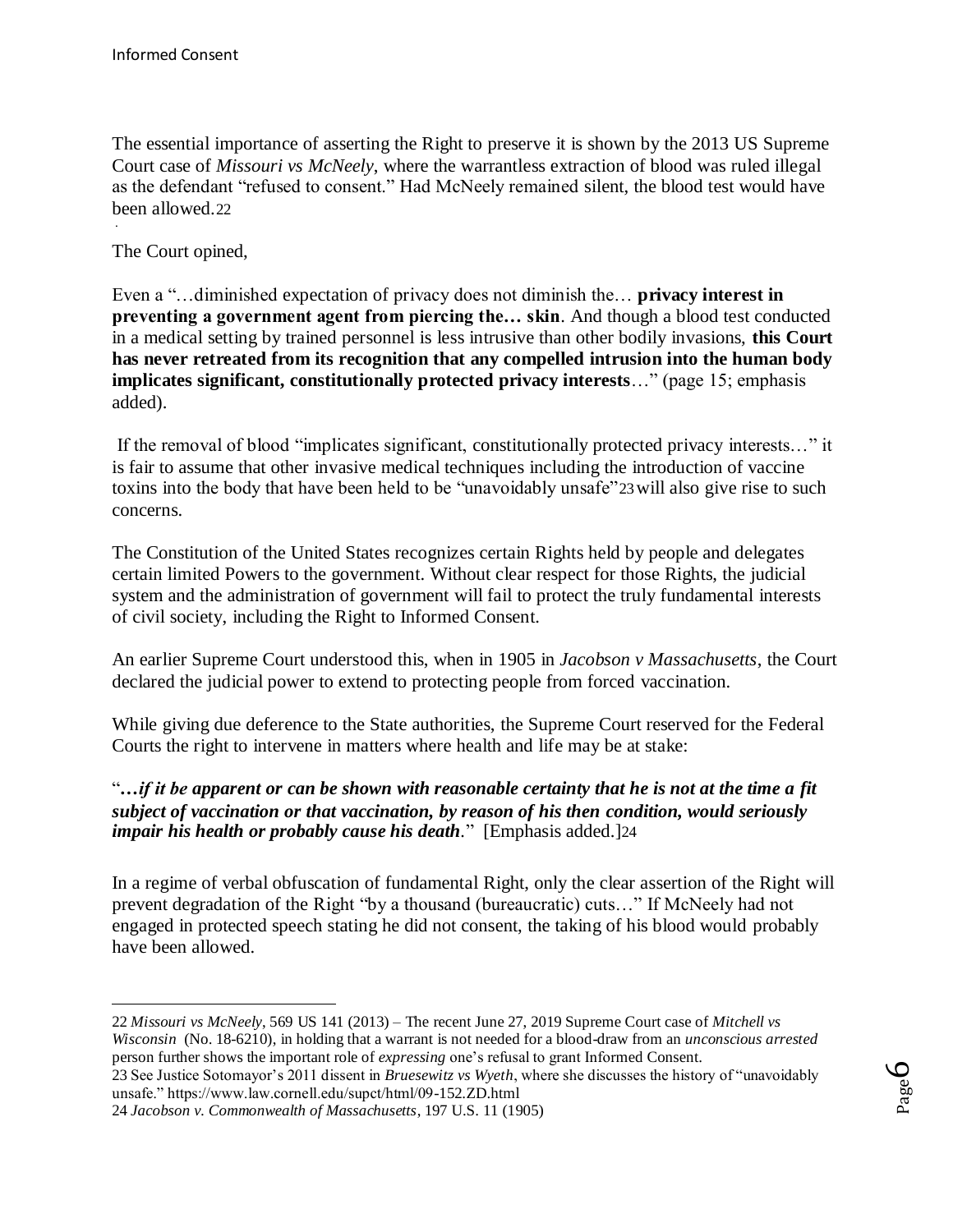The question then becomes, "How is one to effectively assert the Right to Informed Consent, enshrined in International Humanitarian Law, for oneself and those over whom one has guardianship?" Thus, there is a need for strong Statutory and Regulatory protections for the Right, whether exercised by [Advanced Medical Directive](http://drrimatruthreports.com/advancevaccinedirective) or otherwise, in situations that do not involve a formal Institutional Review Board (IRB)25.

## **Point Five: Government Action Imposes an Unconstitutional Condition on the Constitutionally Protected Right to Informed Consent**

The well-established law of Unconstitutional Conditions has particular relevance in the case before any Court wherein a party is faced with the harsh choice of vaccinating the child or having the child banned from the public benefit of public education, required by law for all children. Any law, regulation or policy imposing school vaccine mandates where the parent is faced with denying his or her own expressed beliefs or preferences (beliefs thereby protected under the First Amendment) or denying the child access to public education, is an action "under color of law" that forces coerced consent..

## *This is precisely the type of duress condemned by the Nuremberg Code.*

It is also clearly conditioning the acceptance of a public benefit on the surrender of a right.

The law of Unconstitutional Conditions is well-represented in the jurisprudence of the United States Supreme Court and the Courts it oversees.

We do not pretend to more expertise on the issue than the Court's own pronouncements.

The Supreme Court first mentions the phrase in *Doyle v. Continental Ins. Co*26 (Badley, J., dissenting) "*Though the State may have the [police] power… it has no power to impose unconstitutional conditions…*"

In *Frost v Railroad Commission*27 the Court held it "would be a palpable incongruity to strike down an act of state legislation which, by words of express divestment seeks to strip the citizen of rights guaranteed by the federal Constitution, but to uphold an act by which the same result is accomplished under the guise of a surrender of a right in exchange for a valuable privilege which the state threatens otherwise to withhold… it may not impose conditions which require the relinquishment of constitutional rights."

More recently the Court applied the principle to First Amendment speech rights arising from expressive association issues directly in point here where First Amendment protected religious expressive association is involved. In *Speiser v Randall*28

<sup>25</sup> http://www.inhere.org/institutional-review-board/

<sup>26</sup> *Doyle v. Continental Ins. Co*., 94 U.S. 535, 543 (1876)

<sup>27</sup> *Frost v Railroad Commission*, 271 U.S. 583,594 (1925)

<sup>28</sup> *Speiser v Randall*, 357 U.S. 513, 526 (1958)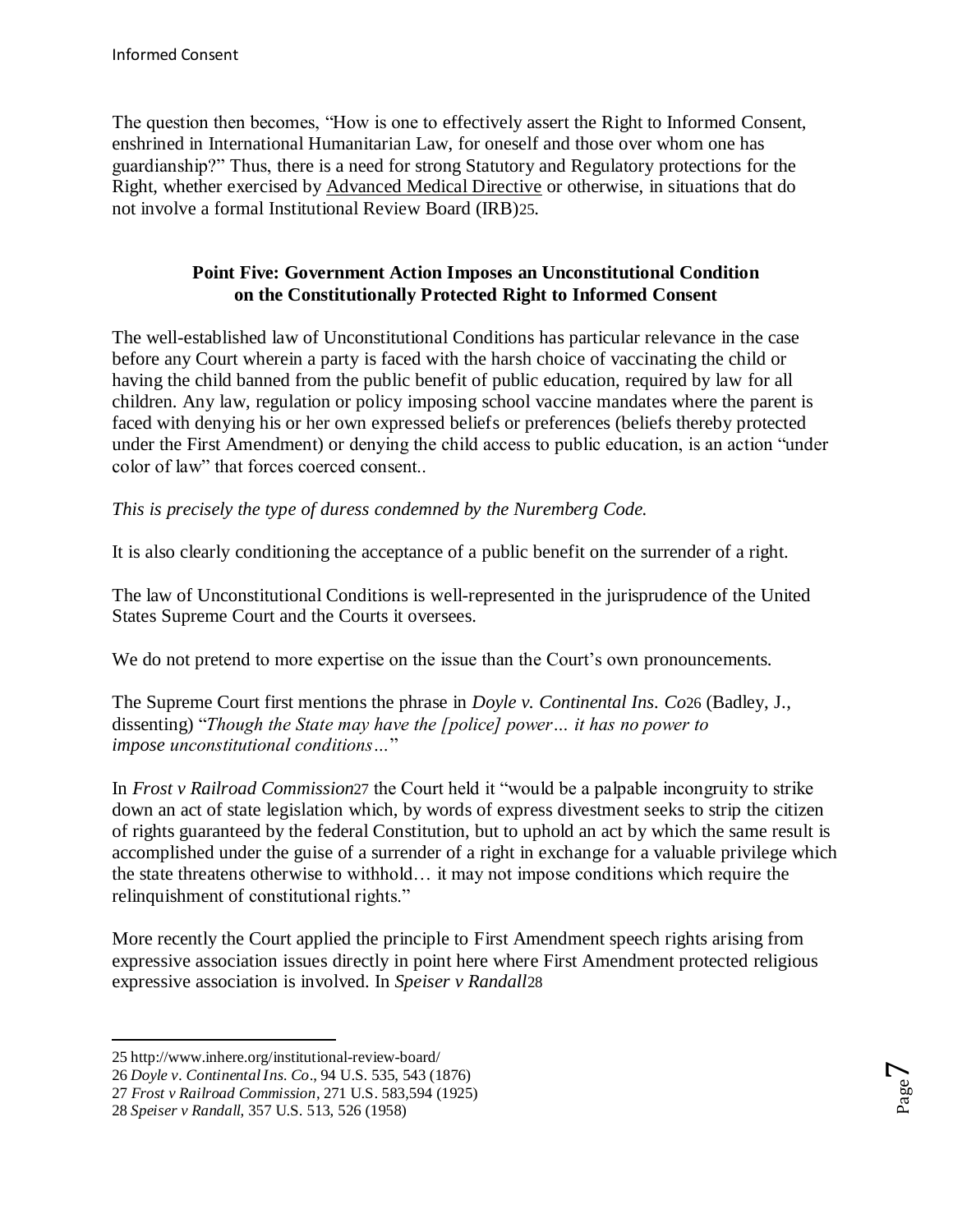"In practical operation, therefore, this procedural device must necessarily produce a result the State could not command directly. It can only result in a deterrence of speech which the Constitution makes free."

And finally, of particular note is the statement in *Perry v Sindermann*:29

"…this court has made it clear that even though a person has no 'right' to a valuable governmental benefit and even though the government may deny him the benefit for any number of reasons, there are some reasons upon which the government may not rely. It may not deny a benefit to a person on a basis that infringes his constitutionally protected interests – especially, his interest in freedom of speech. For if the government could deny a benefit to a person because of his constitutionally protected speech or associations, his exercise of those freedoms would in effect be penalized and inhibited. This would allow the government to "produce a result which (it) could not command directly."

Government Agents and those "Acting Under Color of Law" are forbidden by long-standing United States and International Law from coercing vaccination. The 14th Amendment to the US Constitution also guaranteed that the "privileges or immunities" of Federal Citizens may not be invaded by state and local governments.

The original civil rights acts, enacted after the Civil War, protected those "privileges or immunities" from persons "acting under color of law" or acting without "due process" (which means without an order signed by a Judge). Those protected against must include, at least, persons employed by governments, or receiving funding from governments, or working for entities that receive funding from governments (or that, like the drug companies that push vaccines, are granted special privileges, such as protection from legal responsibility for their "unavoidably unsafe" vaccines). It must also include persons, claiming lawful authority, intending to "pierce the skin" of someone not giving Informed Consent.

"No State shall make or enforce any law which shall abridge the privileges or immunities of citizens of the United States; nor shall any State deprive any person of life, liberty, or property, without due process of law; nor deny to any person within its jurisdiction the equal protection of the laws." 14th Amendment, Section 1.

#### **CONCLUSION**

It was not for *no* reason that the Founders grouped together in the First Amendment Religious Liberty, Speech, Assembly and Petition Rights. Rather, these stated Rights have been held by the Supreme Court to be, together, "*expressive association*."

**We consider meaningful Informed Consent to be the** *sine qua non* **of humane health care required by International Humanitarian Law. Truly, no free person should be forced to consent to mandated medical interventions.**

 $\overline{a}$ 

<sup>29</sup> *Perry v Sindermann*, 408 U.S. 593, 597 (1972)